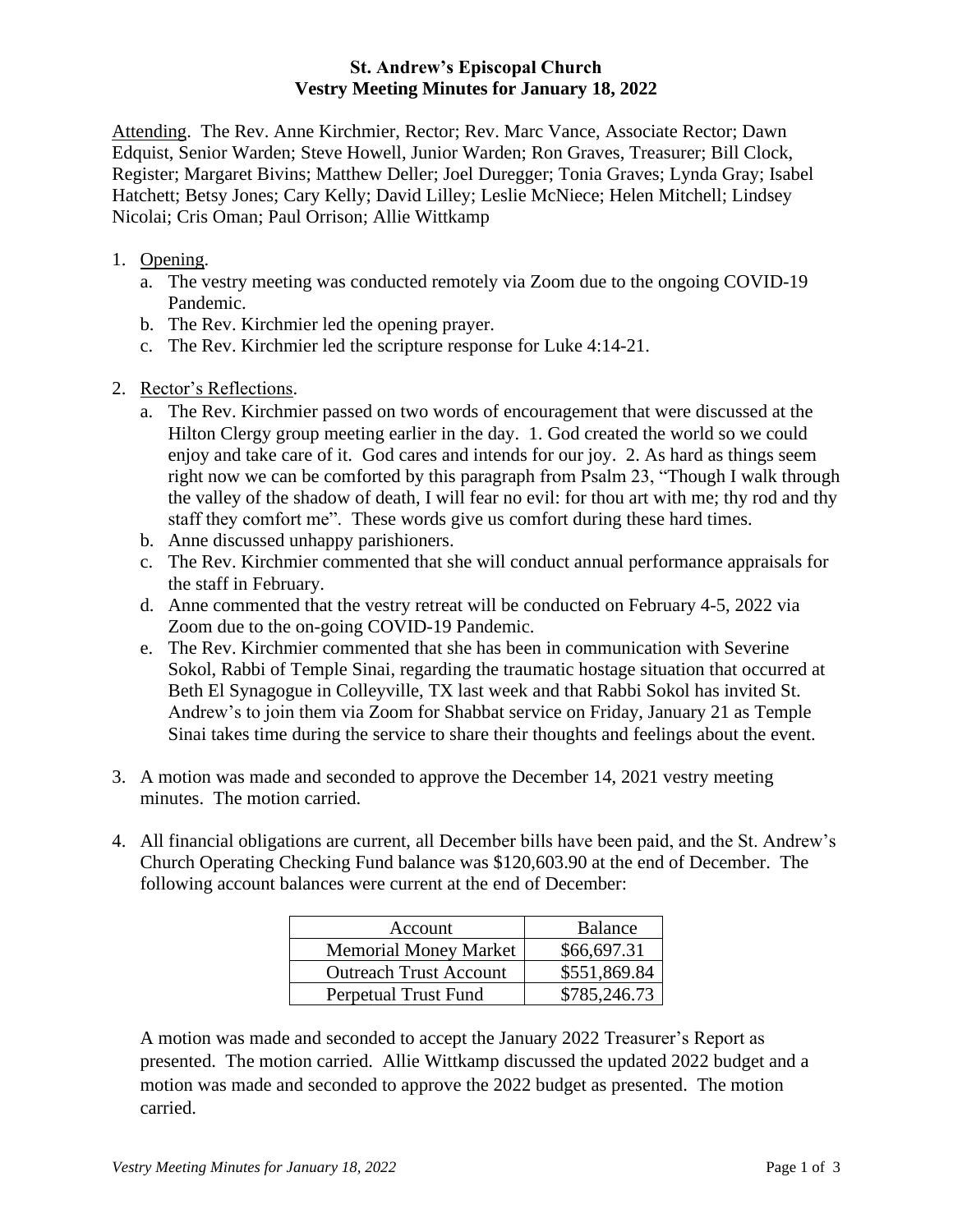## **St. Andrew's Episcopal Church Vestry Meeting Minutes for January 18, 2022**

- 5. The Rev. Kirchmier discussed the "norms" as outlined by the Diocese of Southern Virginia in the "How We Live and Work Together in the Episcopal Diocese of Southern Virginia" brochure. A motion was made and seconded for the vestry to adopt these norms. The motion carried.
- 6. A motion was made and seconded for Dawn Edquist to serve as Senior Warden for 2022. The motion carried.
- 7. A motion was made and seconded for Paul Orrison to serve as Junior Warden for 2022. The motion carried.
- 8. A motion was made and seconded for Cary Kelly to serve as Treasurer for 2022. The motion carried.
- 9. A motion was made and seconded for Bill Clock to serve as Register for 2022. The motion carried.
- 10. Vestry liaison roles for each of the nine Parish Leadership Teams were discerned resulting in the following liaison assignments for 2022:

| <b>Parish Leadership Team</b>     | <b>Vestry Liaison</b>          |
|-----------------------------------|--------------------------------|
| <b>Christian Formation</b>        | David Lilley                   |
| Communications                    | Lindsey Nicolai                |
| <b>Congregational Development</b> | Helen Mitchell                 |
| Facilities                        | Paul Orrison and Joel Duregger |
| Finance                           | Leslie McNiece                 |
| Outreach                          | Mathew Deller and Cris Oman    |
| Parish Life                       | Lynda Gray and Cris Oman       |
| <b>Pastoral Care</b>              | <b>Margaret Bivins</b>         |
| Worship                           | Isabel Hatchett                |

The Rev. Kirchmier encouraged off-going vestry members remain in-touch with new vestry members during the transition period. Off-going vestry members offered new vestry members words of advice/encouragement.

- 11. Anne asked the vestry for their thoughts about the Annual Meeting.
- 12. The Rev. Kirchmier discussed the *Commissioning of the Vestry* which is scheduled for Sunday January 23, 2022 and reviewed the *Commissioning of the Vestry* script with the vestry.
- 13. Junior Warden Reflections. Steve Howell offered good luck to the vestry.
- 14. Senior Warden Reflections.